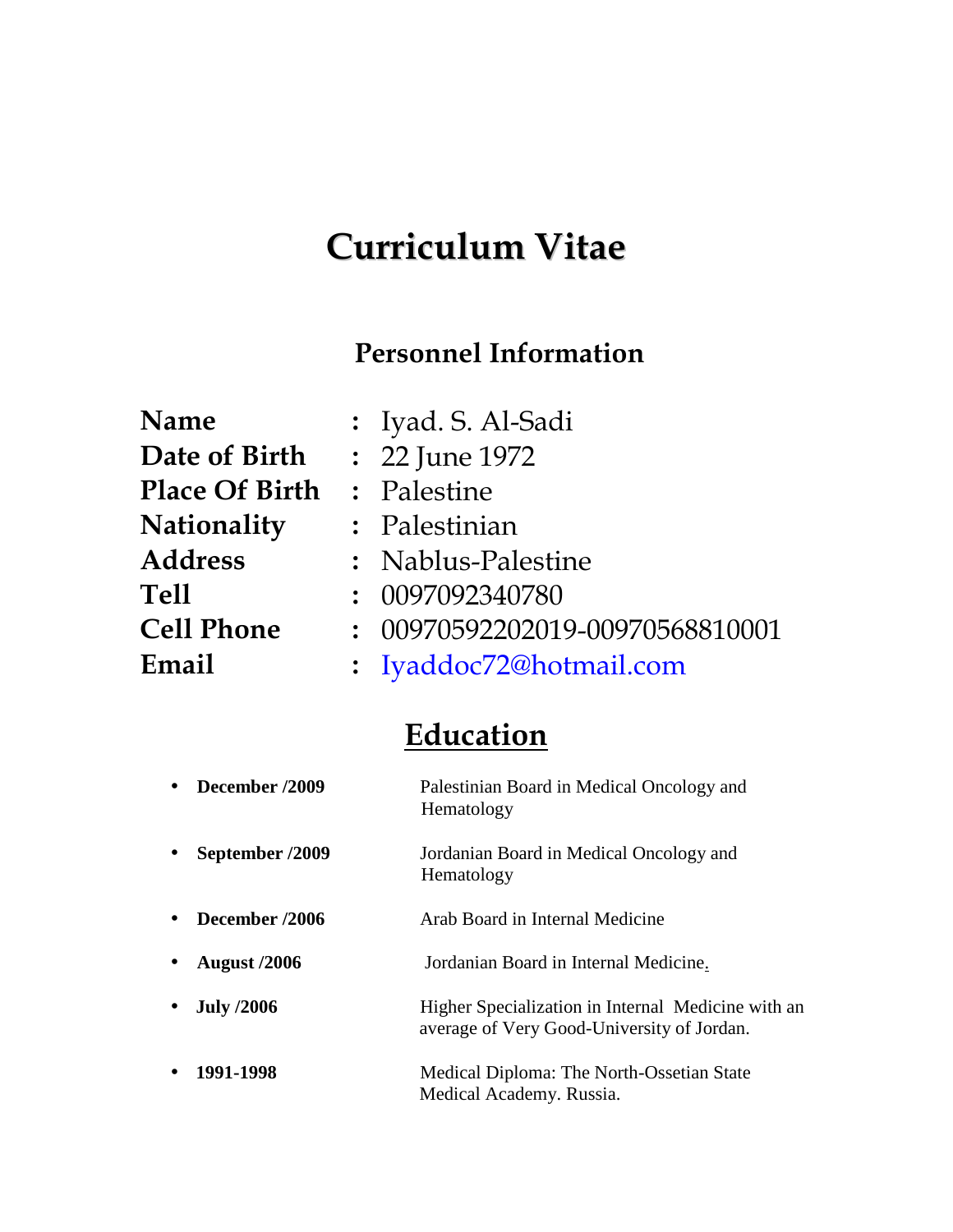#### **Courses**

 **June /2012 June/ 2011 April /2011** - Certificate of Attendance of EHA Meeting in Amsterdam , Holland - Certificate of Attendance of ASCO Meeting in USA, Chicago - Certificate of Attendance "Musculoskeletal Tumors and limb Salvage Surgery" Jordan-Amman **April** /2011 **- Certificate of Attendance "Cancer &** Thrombosis" Germany- Berlin **April /2010** - Certificate of Attendance The European Association of Urology – Barcelona, Spain • **August /2009** - Certificate of Attendance King Hussein Cancer Center 17th International Conference -Infections in Immunocompromised Cancer Patients **July /2009** - Certificate of Attendance of ASCO Meeting in USA, Orlando • April / 2009 **-** Certificate of Attendance the First International Conference of the Jordanian Society of Hematology –CME of 13hours. • **November /2008** - Certificate of Attendance the "Expert" Practice in Breast Cancer" Lisbon- Portugal . **July /2008** - Certificate of Attendance of ASCO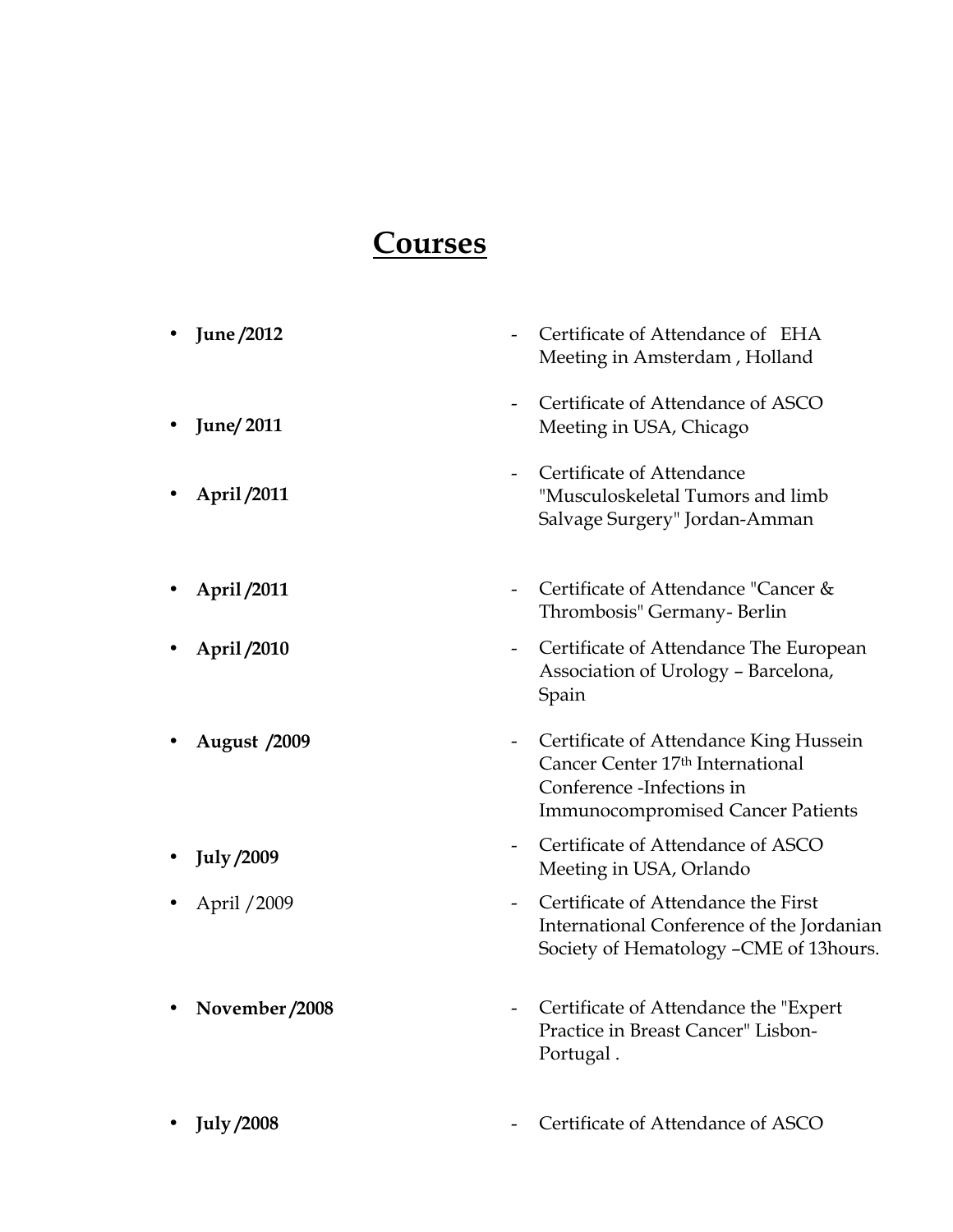#### Meeting in Lebanon

- **February 2007** Participation in Epidemiology and Biostatistics workshop. "King Hussein Cancer Center"
- **November 2006** Breast Reconstruction Symposium . King Hussein Cancer Center-Jordan.
- **April 2006 Certificate of Attendance the Jordanian.** Rheumatology Conference – Jordan.
- **2005 2006** Teaching the forth year Medical Students during the Introductory Course for the Academic Year-University of Jordan.
- October 2005 **-** Certificate of Attendance the 6<sup>th</sup> Jordanian Conference of Gastroenterology and Hepatology.
- **September 2005** Certificate of Attendance the Internal Medicine Post-Graduate Course-Jordan
- **July 2002** Certificate in Advanced Cardiac life Support- JUH .
- **February 2002** Conference in Emergency Medicine- Palestine.
- October 1999  **Conference in Internal Medicine** Palestine .
- 
- 
- 
- 
- 
- 
- 
-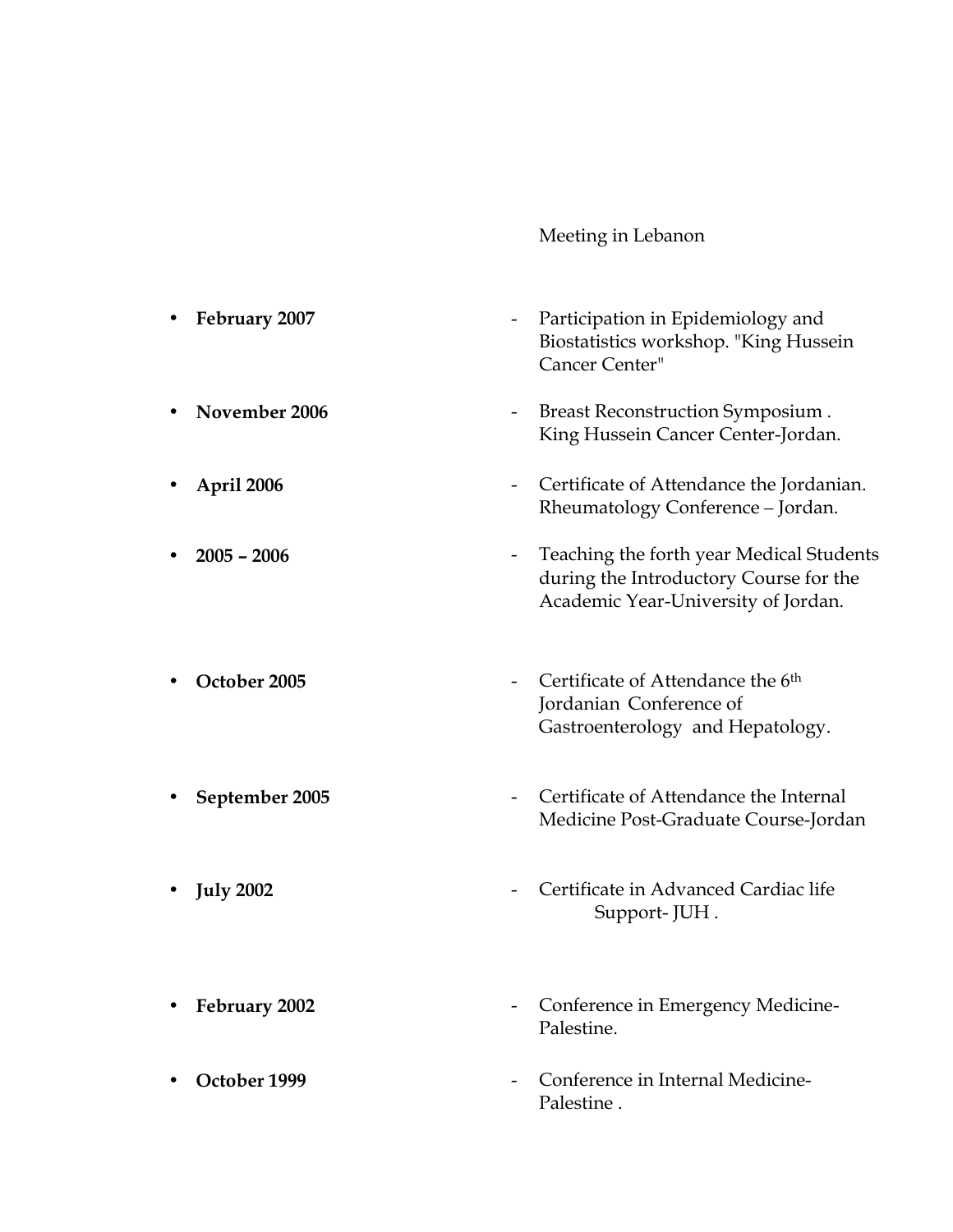## **Experiences**

| April 2000 till September 2000    | Resident Doctor, Nablus Specialty Hospital,<br>Palestine.                                                                               |
|-----------------------------------|-----------------------------------------------------------------------------------------------------------------------------------------|
| December 1999 till April 2000     | Resident Doctor, Al- Etihad Hospital, Palestine.                                                                                        |
| September /2011 till now          | - Assistant professor / An-Najah National<br>University Teaching Hospital and Head of the<br>Department of Oncology and Hematology Unit |
| September /2011 till January 2013 | Consultant Medical Oncology and<br>$\overline{\phantom{a}}$<br>Hematology , Augusta Victoria Hospital /<br>Jerusalem                    |
| July /2009 till 01/09/2011        | Consultan Medical Oncology and Hematology<br>King Hussien Cancer Center - Amman, Jordan                                                 |
| June, July /2009                  | Tranning at Moffitt Cancer Center at the<br>$\overline{\phantom{a}}$<br>University of South Florida In Tampa                            |
| July /2006 till July /2009        | Fellowship Medical Oncology and Hematology<br>$\qquad \qquad \blacksquare$<br>"KingHussien Cancer Center"                               |
| <b>July 2002 till June 2006</b>   | Jordan University Hospital "Internal Medicine<br>$\qquad \qquad$<br>Department".                                                        |
|                                   |                                                                                                                                         |

 **September 2000 till June 2002** - Resident Doctor, Tulkarem Government Hospital, Palestine.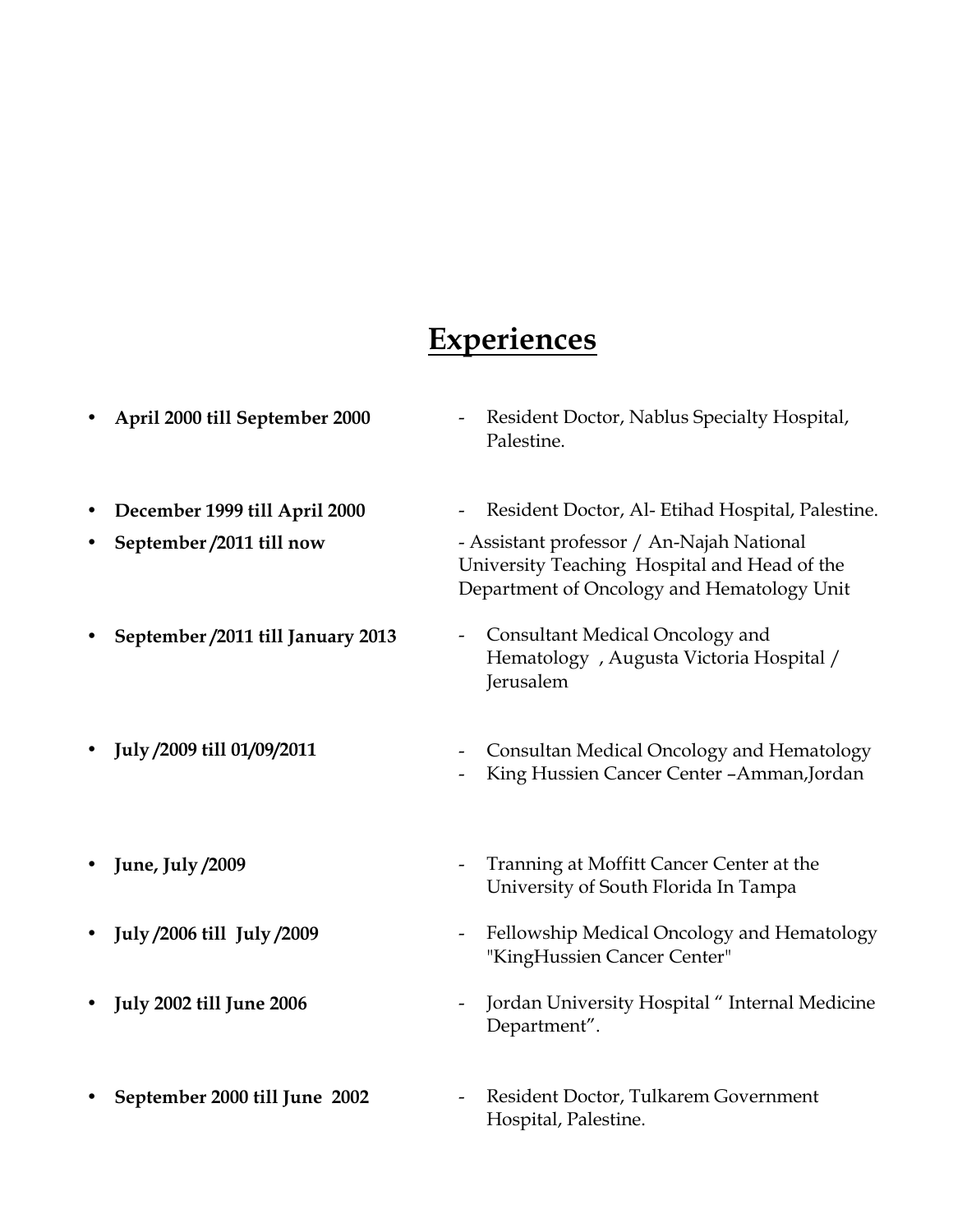#### **Puplications**

- Abstract EBMT Sweden 2009. Outcome of Patients With Aplastic Anaemia Who Underwent BMT. "King Hussein Cancer Center Experience"
- $\div$  16th Congress of the European Hematology Association Abstr. no.: 773 Intravenous Iron Monotherapy For The Treatment of Non-Iron Defficiency Anemia In Cancer Patients Undergoing Chemotherapy
- 30 August 2013 ,Drug Design Development and Therapy www.dovepress.com/articles.php Intravenous Iron Monotherapy For The Treatment of Non-Iron Defficiency Anemia In Cancer Patients Undergoing Chemotherapy a pilot study

#### **Ongoing Research**

- Triple Negative Breast Cancer In Jordan : Clinical Features , Patterns of Recurrence and Treatment Outcome .
- Vitamin D defficiency in Breast cancer Patients .

#### **Languages**

- Arabic ( Mother Tongue )
- English ( Very Good )
- Russian ( Very Good )

#### **Skills**

❖ Having a Good Experience in Using Computer.